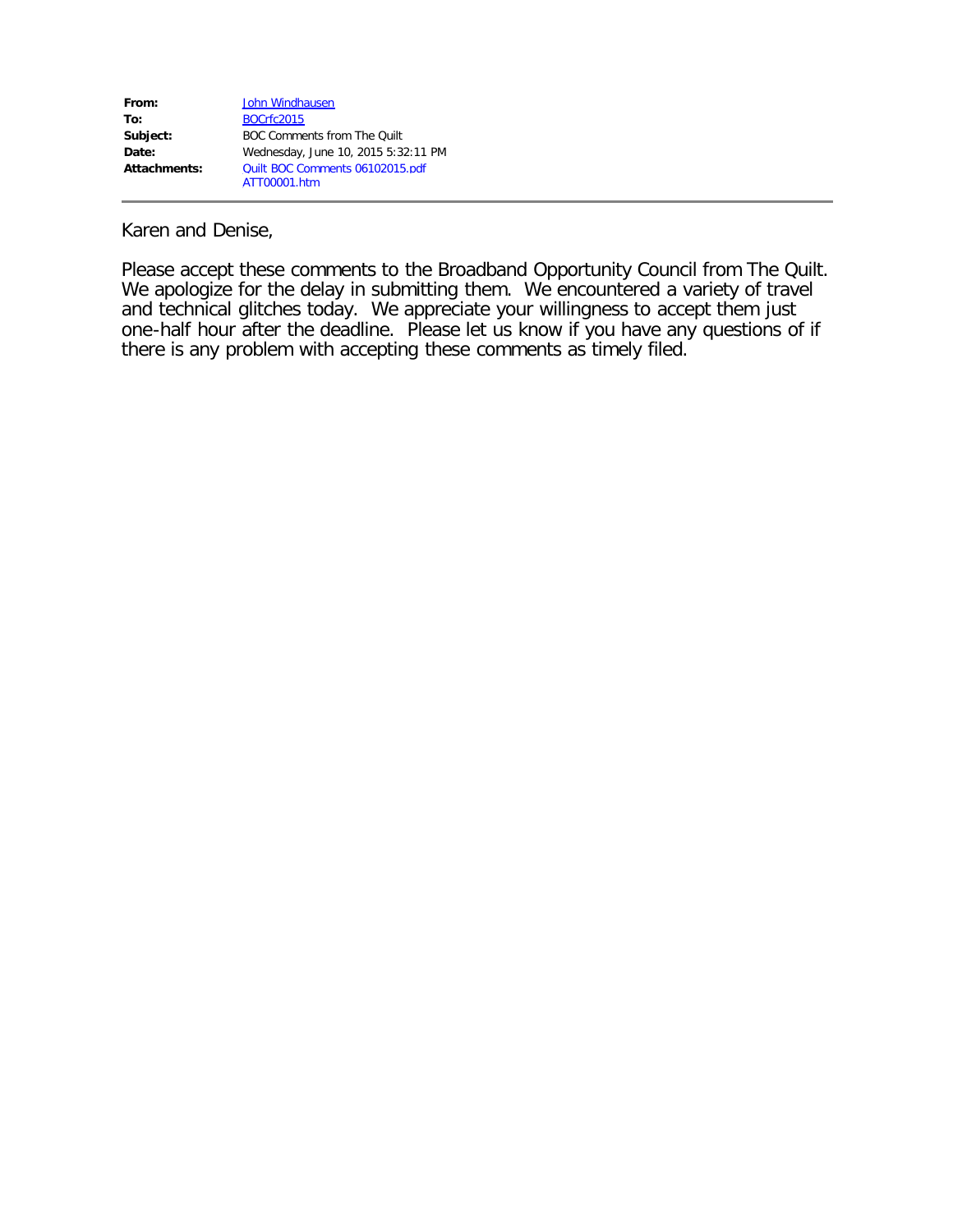#### **Attention: Broadband Opportunity Council**

Karen Hanson Denise Scott National Telecommunications and Rural Development Information Administration (NTIA) Rural Utilities Service U.S. Department of Commerce US. Department of Agriculture 1401 Constitution Avenue NW 1400 Independence Avenue SW Room 4626 Washington, DC 20250 Washington, DC 20230

#### **Comments of The Quilt**

The Quilt<sup>1</sup> is a non-profit  $501(c)(3)$  organization that represents over thirty-five of our nation's most advanced Research & Education (R&E) Networks that operate in a number of states in regions across the United States. R&E Networks are non-profit organizations that provide broadband services, advanced networking, Internet access and related services to a diversity of community anchor institutions, often over fiber optic networks.

Most of the R&E Network members of The Quilt began service by providing high-capacity data services among institutions of higher education. Over time, and with the help of the Broadband Technology Opportunities Program (BTOP),<sup>2</sup> many of our networks have expanded to provide broadband services to K-12 schools, libraries, state and local government agencies, non-profit organizations, health care providers, and private industry engaged in research and educational partnerships. About ½ of Quilt members participate in the E-rate program, either as consortium applicants, filing on behalf of a number of their member school and library institutions, or as Internet access service providers.

While all members of The Quilt are non-profit organizations, they are funded, governed and structured very differently. These differences reflect the diverse and complex environments of the communities and states in which they operate:

- 35% of Quilt members are 501(c)(3) non-profit corporations;
- 40% of Quilt members are university-based organizations;
- 25% of Quilt members are either a division of the State Board of Regents, State Dept. of Higher Education or another state government agency.

The Quilt appreciates the opportunity to submit these comments to the Broadband Opportunity Council (BOC). Before addressing some of the particular questions in the Notice and Request for Comments, we would like to set the stage with some opening

 $\overline{a}$ <sup>1</sup> More information about The Quilt, including a list of our members, is available at www.thequilt.net.

<sup>2</sup> http://www2.ntia.doc.gov/.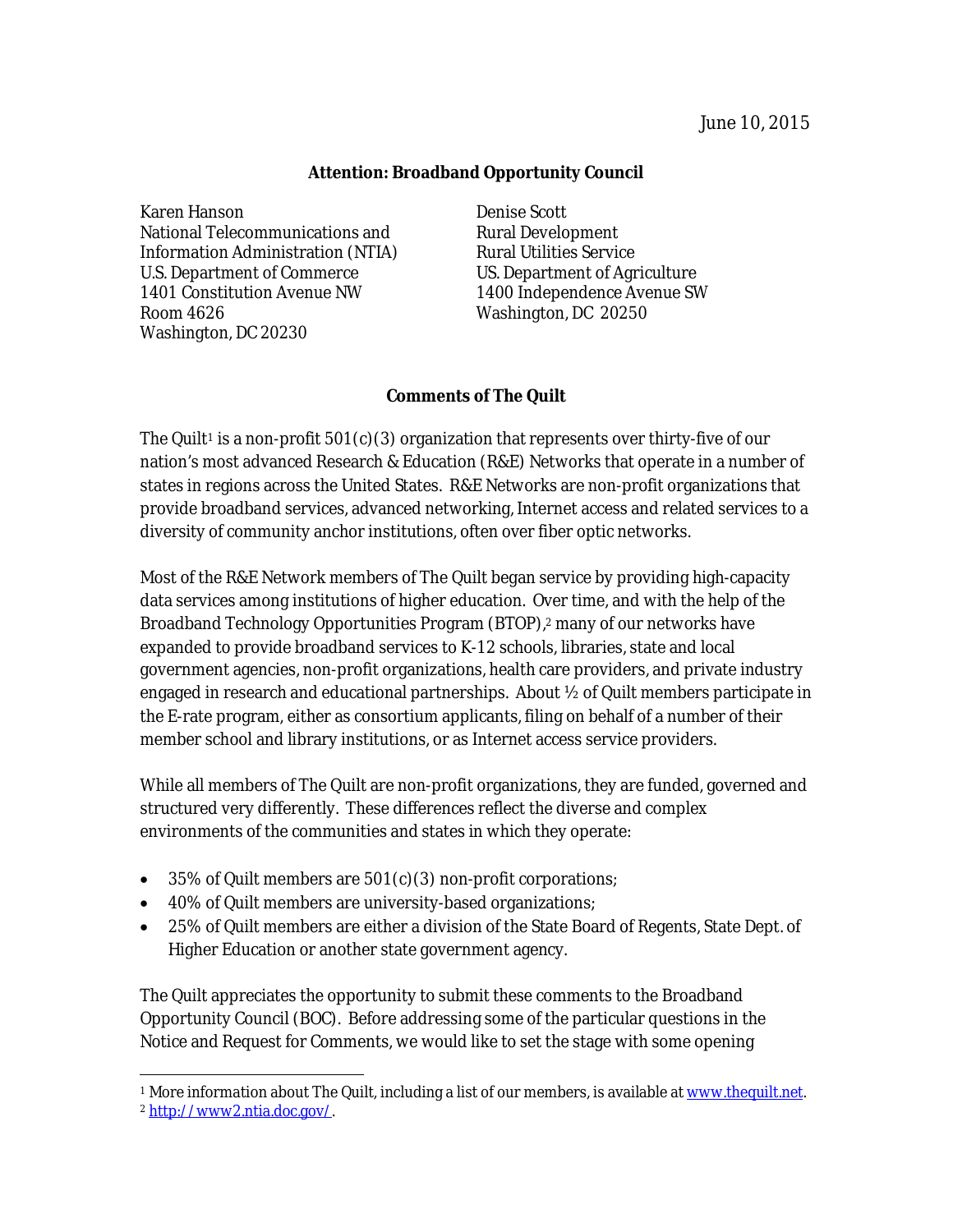observations about the broadband marketplace that may help to shape the BOC's approach to these broadband issues.

# **I. Opening Principles**

Per their missions, R&E Networks are instrumental in providing advanced networking services to extended communities that would otherwise not have access to such services, including higher education institutions, K-12 schools, libraries, state and local government agencies, health care, and other non-profit organizations.

R&E Networks have been designed to meet the needs of some of the most demanding Internet users in the country: scientists, academics and researchers in our nation's leading academic institutions. These networks are engineered to support high-quality services that are consistent regardless of the number of users on the network. The networks must readily adapt to new experiments or projects that place new demands on the network. The network speed, quality, flexibility and support offered by R&E Networks also provide schools and libraries with exceptional service that adapts easily to specific demands of these users.

As consortium purchasers, R&E Networks have a successful history of forming lasting public/private partnerships with commercial telecommunications carriers and other industry partners. These partnerships have resulted in the ability for higher-education institutions and other CAIs to cost-effectively access R&E Networks' shared infrastructure while increasing revenue and lowering administrative costs for these commercial partners. (This benefit was specifically recognized in the National Broadband Plan, p. 154).

It is also important to recognize that R&E Networks provide more than simply broadband connectivity. Our members also provide training, planning, and technical consultative services to communities that help them address their broadband needs in a cost-effective manner. In short, R&E Networks are an integral part of the nation's broadband ecosystem serving community anchor institutions.

While the BOC considers national policy changes to help facilitate broadband affordability, availability and adoption for our country, we believe national policies and programs should support the following principles:

- 1. The broadband technology must provide a high-quality connection symmetrical, low latency, low jitter, and capable of handling bursting capabilities for flash events/usage;
- 2. The broadband technology must be scalable capable of being upgraded easily to support longer-term capacity needs;
- 3. The broadband technology must be cost-effective the capital investment required should lead to lower recurring annual bandwidth charges over 3-5 years that can be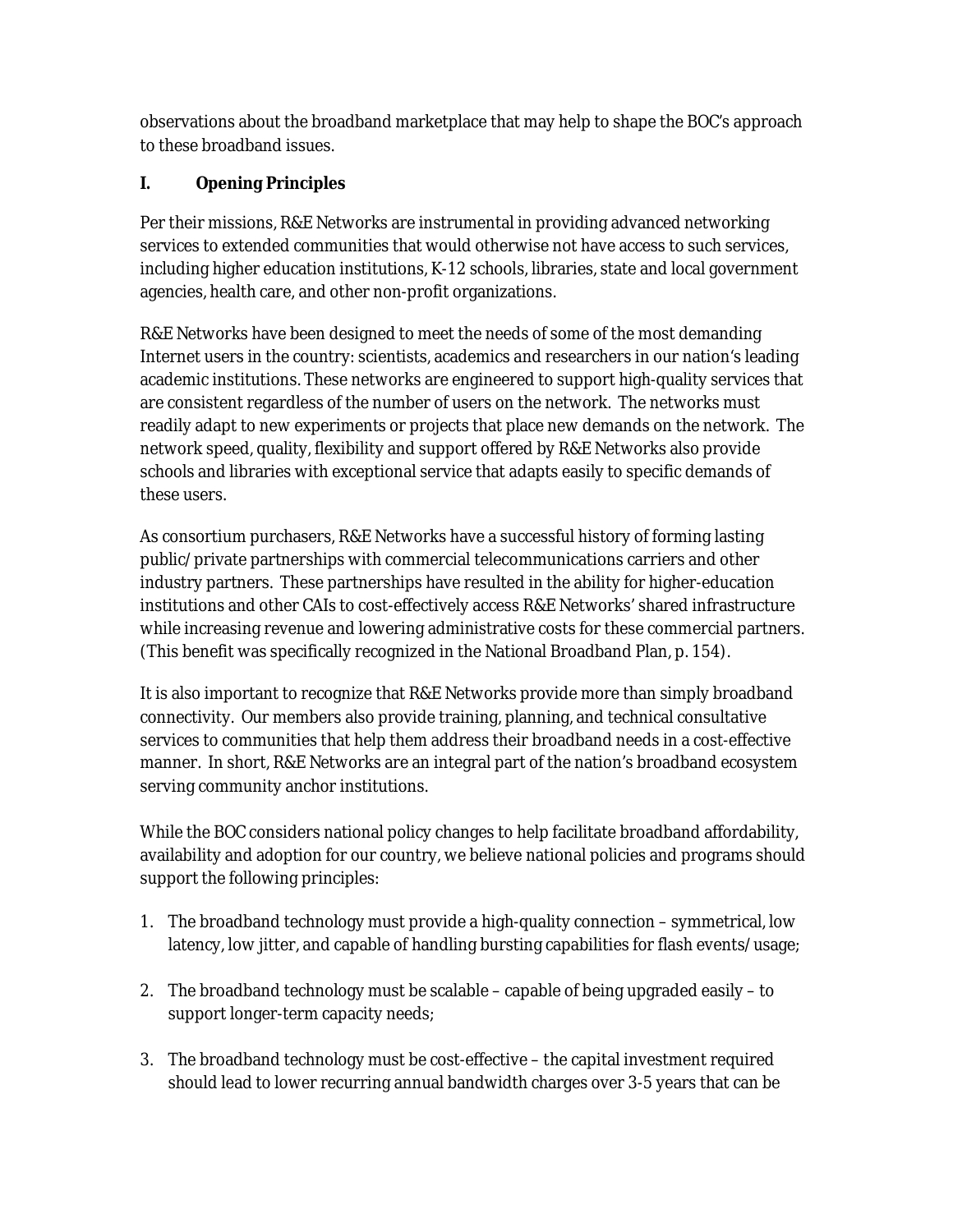used to quantify the return on the investment; (Several Quilt members use a 3-5 year return on investment (ROI) on fiber builds to justify the capital investment.)

As the BOC considers policy changes to promote broadband, we encourage the BOC integrate the important role played by the R&E Network community in spurring broadband investment and fostering an environment that promotes broadband adoption.

## **II. Specific Questions.**

Here are responses to some of the questions posed in the Request for Comments.<sup>3</sup>

#### **2. How can the federal government best promote the coordination and use of federally-funded broadband assets?**

The Quilt supports continued public investment in additional broadband infrastructure. The changes in the FCC's E-rate program to promote greater options for schools and libraries to invest in fiber and wireless services should help those institutions obtain highquality last-mile connections. There are many other anchor institutions, however, who are not included in the E-rate program. Health care providers and health clinics, state government offices and agencies, community colleges, community centers, public safety are examples of anchor institutions that need to be connected to a high-capacity network. Some estimate that the BTOP program connected about 10% of all the anchor institutions nationwide, so there is much more work to be done to meet the National Broadband Plan goal #4 to connect all anchor institutions with gigabit capacity by the year 2020.

One benefit of the BTOP program is that the grant opportunity sparked local and statewide discussion, collaboration and partnerships that would have otherwise not occurred. The BOC should consider additional steps to facilitate such coordination and provide a pool of long-term funding (5-7 years funding) instead of the 3 years used for BTOP infrastructure projects. BTOP projects were focused on shovel-ready projects. The next round of broadband deployment will likely involve a bigger lift to get to harder-to-reach areas that may require greater lead time for planning and coordination.

Additional public investment should not restrict the type of providers or technologies that are eligible to participate. Federal government rules should encourage broad participation and provide opportunities for new program participants to invest in and lead broadband infrastructure projects. Public funding should also not dictate any particular technology. While fiber optic cables often provide the most long-term capacity, the expense of deploying fiber can be exorbitant in some of the most remote or high-cost areas. Wireless services – both licensed and unlicensed – can also provide affordable, high-bandwidth options in some regions.

 $\overline{a}$ <sup>3</sup> Since R&E Networks do not serve residential consumers, these comments will focus more on the questions surrounding broadband deployment than on broadband adoption.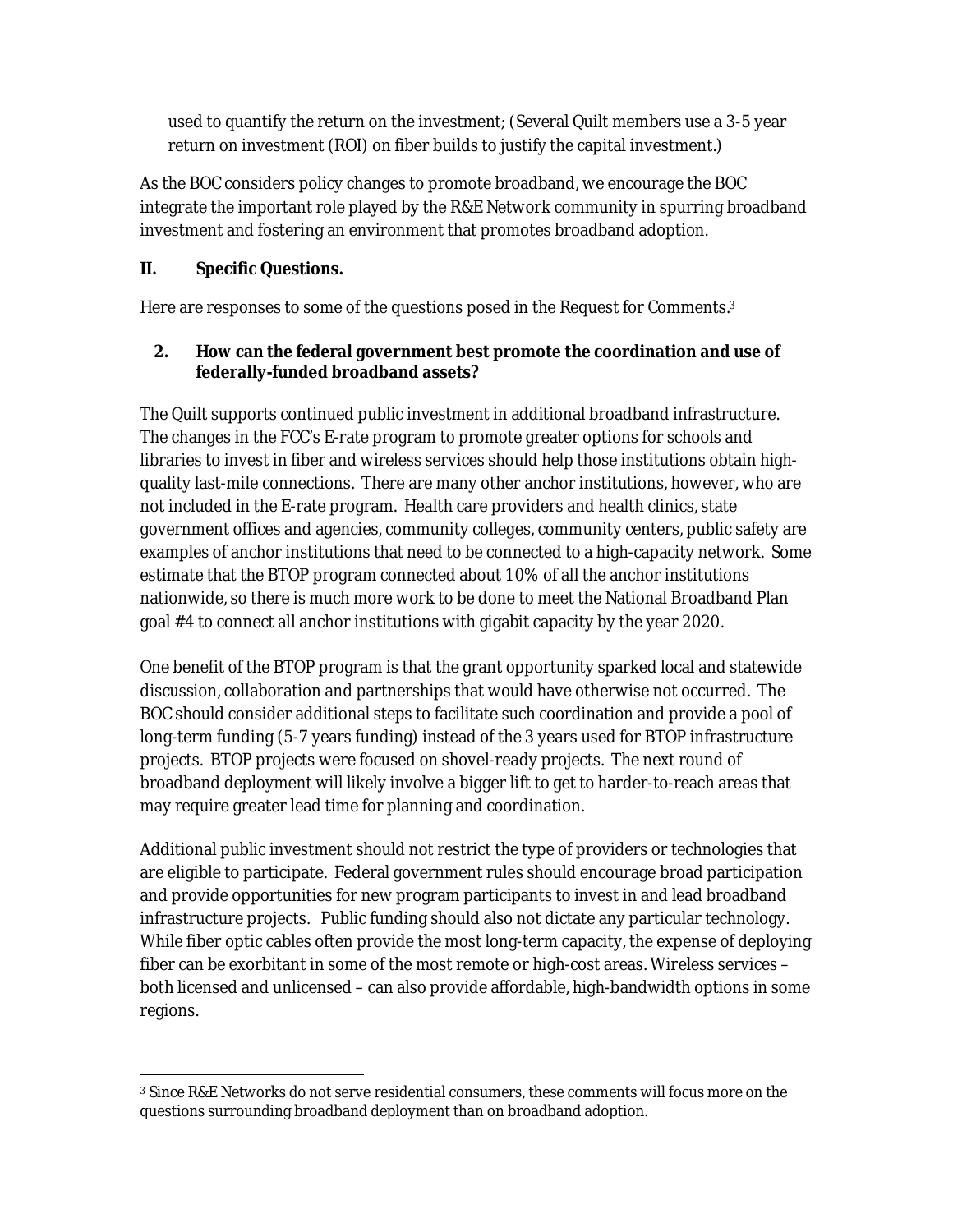**5. How can the federal government best collaborate with stakeholders (state, local, and tribal governments, philanthropic entities, industry, trade associations, consumer organizations, etc.) to promote broadband adoption and deployment?**

The federal government should promote the coordination of federally-funded broadband projects to foster the creation of community broadband networks that offer shared, highquality broadband connectivity to anchor institutions. The FCC has taken steps along this path by allowing recipients of E-rate funding to make their networks available to healthcare providers, and vice versa. More can be done to leverage these and other federal programs to share resources and deploy networks that use cost allocation to apportion the costs among the various federal funding programs in alignment with individual program goals. These shared networks will lead to reduced costs and more efficient use of the federal dollars.

Further, some states, are taking legislative steps to support community broadband deployment such as the easing of pole attachment requirements for aerial fiber or coordination with state departments of transportation to lay conduit during road improvement projects. Federal program should seek out and communicate on effective models of state and local policy and department coordination as well as highlighting policies that support such coordination.

The Federal Government can also work more closely with providers to capture and communicate the benefits that anchor institutions can achieve by owning, deploying and managing their own fiber networks. Quilt members have been strong supporters of the FCC's decision to allow schools and libraries and healthcare entities to choose to lease dark fiber or self-construct their own fiber networks as an option to consider in addition to leasing lit fiber from traditional providers. There is no reason that these benefits should be constrained to schools, libraries and health providers. Where no other cost-effective alternatives exist, R&E networks have opted to build fiber laterals to schools and libraries, allowing them to lower their rates and provide more affordable broadband services when aggregated on-net to their network infrastructure shared by other community anchor institutions.

Moreover, allowing anchor institutions the opportunity to lease and/or own their own fiber facilities creates marketplace pressure on traditional telecommunications service providers to offer affordable Ethernet service solutions where traditionally only TDM services such as T1s and T3s were offered. The availability of fiber with open interconnection helps to drive down the costs of last mile connections for other telecommunications providers, allowing them to expand their last mile services to surrounding residential and business consumers.

It has been suggested that not all anchor institutions have staff with the technical knowhow to build and manage fiber networks. We wish to note that fiber ownership does not mean that anchor institutions must operate and manage the fiber on their own. Fiber operations and maintenance agreements with third-parties are commonplace and provide